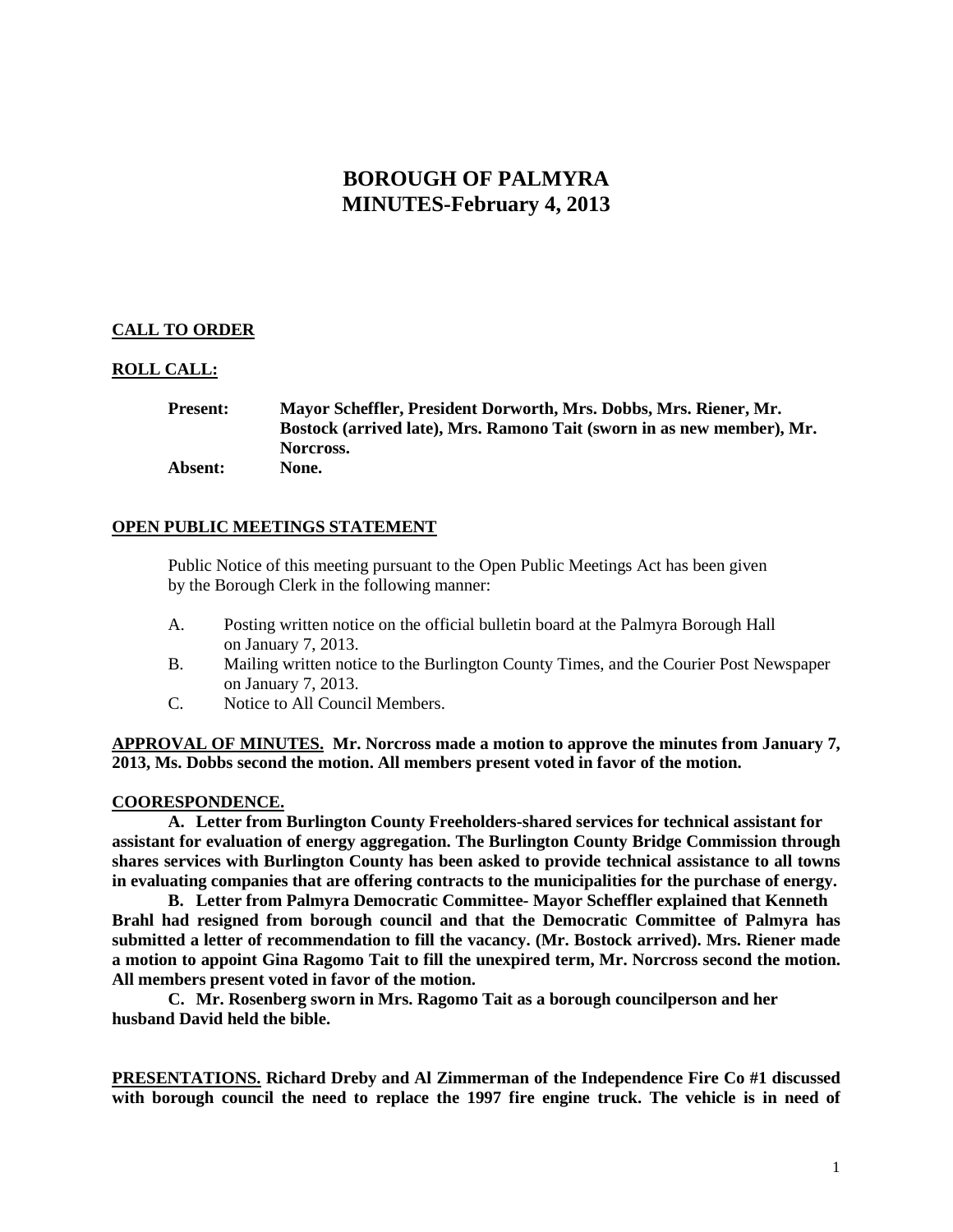**additional repairs. There are electrical issues, brake problems and tire repair needed on the vehicle. The request to approve the funds for repairs has been submitted to the borough's financial officer. A new truck would have updated lighting systems, and upgraded rescue compartments. The estimate for a new truck would be about \$575,000. Mayor Scheffler inquired as to the timeframe needed for the new truck. Mr. Zimmerman replied that after placing an order it would take about a year to obtain delivery. Mayor Scheffler inquired as to the plans for the old truck? Mr. Zimmerman replied that it would be used for a trade in or the department would sell it. President Dorworth inquired as to the estimate value of the old truck. Mr. Zimmerman replied that it would be between \$50,000-\$100,000 depending on the market for the truck. Mr. Bostock inquired if the fire department was looking to replace both of the older trucks? Mr. Dreby explained that they are only looking at replacing the 1997 truck at the present time and that they had sold a previous older truck. Mr. Dorworth discussed that the lifespan of a Class A truck is about 15 years and that quality of the truck as well as insurance ratings go into play with an older truck. Mayor Scheffler inquired if they were also looking into replacing the ladder truck. Mr. Dreby replied that it is still certified so they will wait. Mayor Scheffler thanked them for their presentation and that it will be discussed during the budget sessions of the borough.** 

#### **PROFESSIONAL UPDATES.**

**A. Environmental Resolutions-change order for HVAC system. Mr. Kirchner discussed that the changes are needed due to the demolition and reconstruction of the ceiling in the men's locker room, the removal and replacement of the boiler room door and the elimination of the pass through door to the police department. There will also be modifications to the court room ceiling and lobby to accommodate the HVAC system. The change order results in a net increase of \$35,245.96 or 6.34% of the original contract. Mr. Kirchner explained that change order #2 is for the demolition of the dividing wall in the back storage room by the construction office. It also includes the lower level ductwork modifications for a total of \$20,682.50. Mayor Scheffler inquired about the date for completion of the court/council room. Mr. Kirchner replied that it should be ready by March and that they are still negotiating a price for the judge's bathroom, the repainting of the courtroom and also replacing the floor in the judge's room. Mr. Gural discussed that the February 14 court will be held in Cinnaminson, but the court scheduled for February 28 has to be held in Palmyra.** 

**B. Firehouse Generator-Mr. Kirchner informed council that the generator has been sent out for rebidding and that the bids are due on February 21.**

**C. Engineering proposals- Mr. Kirchner present council with his proposals for engineering Services for additions to work at borough hall. The additional work includes as built investigations and a redesign of the lower level duct work which was not installed with the original plans from several years ago. Other items that have expanded the scope of services are the asbestos testing, the proposed combination of the tax and court lobbies, addition of a new office for finance and upgrade to the court/council room. The proposal is broken down into two phases. Mr. Gural recommended that council award only phase 1 of the proposals at this time.** 

**D. Odor control proposal-Mr. Kirchner of Environmental Resolutions presented council with their proposal for engineering necessary to complete the phase 2 odor control improvements to the sewer plant. The improvements will consist of design, public bidding, overseeing the installation and startup of a permanent magnesium hydroxide storage and addition system for the collection system. Mr. Kirchner is requesting a total of \$14,750.00 for the services.** 

**E. NJ American Water-Mr. Kirchner presented council with a map of the borough that shows all of the roadways that the water company is proposing to replace the water mains. Market Street is listed on the map as well as Parry, Mr. Kirchner has requested that Market Street be completed as soon as possible and no later than June. The Bridge Commission is waiting to repave**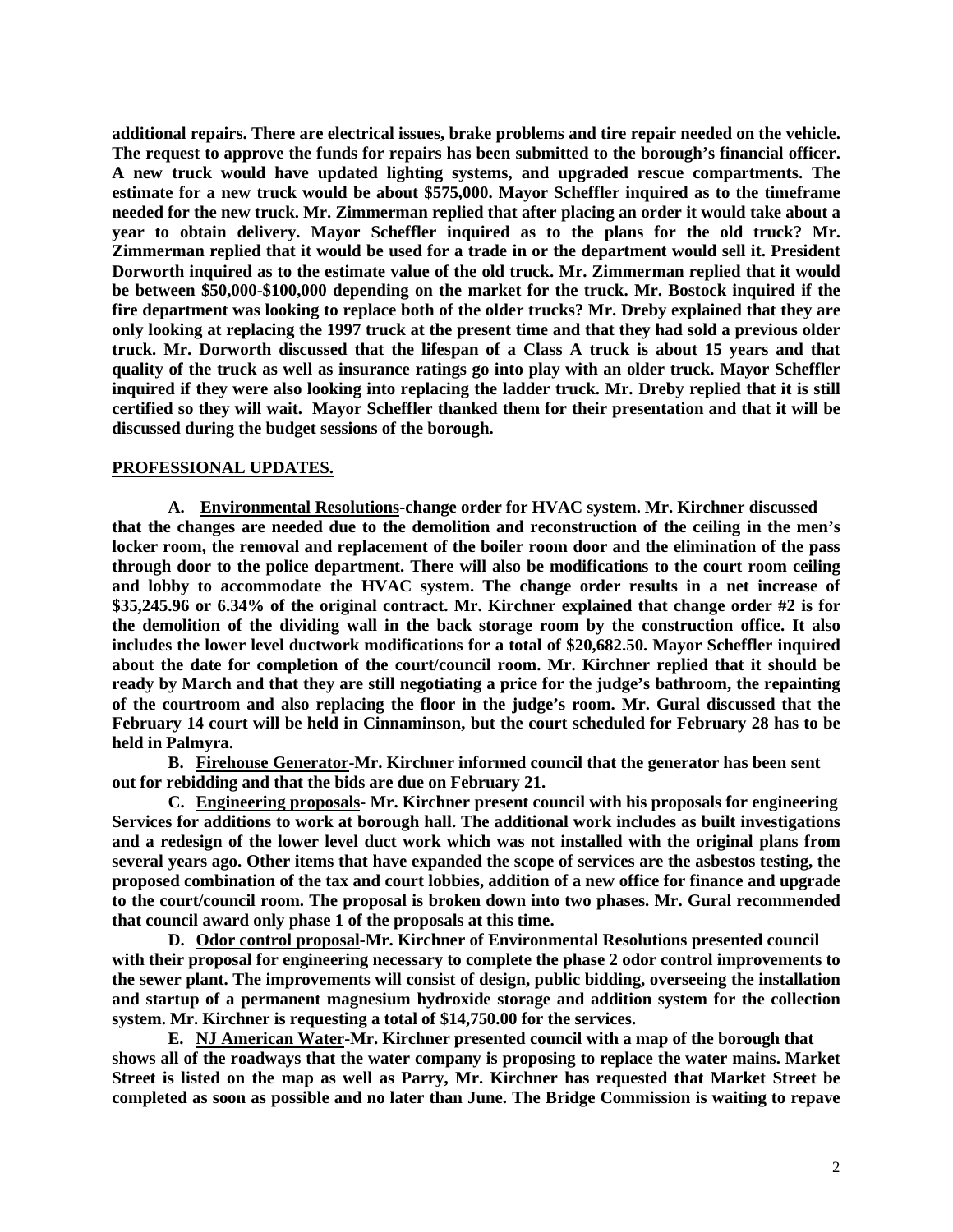**the street until the water company has completed their project. Mr. Bostock requested that a copy of the map be placed on the website. Mrs. Riener inquired about Parry Avenue and if the rest of Parry Avenue will be completed by the water company when the five year ban is completed. Mr. Kirchner replied that the water company will do the upper portion of Parry Avenue before the borough has the street paved and that the new section of Parry Avenue will wait till the five year ban is up unless there is an emergency, than the water company can dig up the roadway.** 

**F. Revalue update- Mr. Gural informed council that the new assessment were mailed out on January 11, 2013 and that they were entered into the system. Property Professional Appraisers met with about 80 residents to review their appraisals. Residents will be receiving their property appraisal cards with the new appraisal listed and they have until May 1, 2013 due to the revalue to appeal the decision to the county. Mrs. Riener inquired when the new rate will apply. Mr. Gural explained the process of obtaining the new rate and that it would be decided when the budget is adopted.** 

#### **DISCUSSION ITEMS.**

**A. Approval of application for armchair racing-Riverton Steamboat Landing Foundation. President Dorworth made a motion to approve the application, Mr. Norcross second the motion. All members present voted in favor of the motion.**

## **B. Proposal for Phillies project and underprivileged kids-Rick Becker read a letter to Mayor and Council** Ricky Becker

Good Evening, Members of Council. My Name is Ricky Becker. I appreciate you letting me speak to you. On April 6th 2013, I will be called to the torah for my Bar Mitzvah service. A Bar Mitzvah is the Jewish ceremony a boy has when he becomes a man. Part of my becoming a Bar Mitzvah is doing a Mitzvah Project. A Mitzvah is a Good Deed. The Good Deed that I would like to do, for my project, is to take some underprivileged children to a Phillies game. The theme of my Bar Mitzvah is The Phillies. I have been to many games and even the World Series with my dad, we have a great time together and I would like to share this experience with some kids that may not have the opportunities to go to a game. We would like to take 25 children and their 25 chaperones to the Phillies, on May 2nd, 2013.If possible, I would ask for the members of council to approve buses for transportation to and from the game. We are going to take donations at my Bar Mitzvah party and the balance of the cost for the tickets I am going to pay for out of my savings. I'd like to say thank you to Chief Pearlman, for arranging the opportunity to speak to you today. I would like The Chief and his guest, as well as 4 police officers, to join my family and our 50 invitees at the game. Thank you for taking the time to listen to my project details. If anyone has any questions, I will be glad to answer them. Thanks Again, Ricky Becker316 Matthews Lane Wrightstown PA. **Chief Pearlman informed council that he is working with the school to obtain buses for the project and that he will inform council if insurance is also needed through the borough. Chief Pearlman will work with the school to obtain a list of names for the game. Ms. Dobbs thanked Mr. Becker for his effort on helping the children and that she appreciates that he is going to donate some of his own funds to the project.** 

**C. Vision and Mission Statement for Borough-Mr. Gural discussed that council should consider adopting a vision statement and a mission statement. The police department already has their own. Mayor Scheffler discussed that Mrs. Riener, Mr. Gural and herself will work on the vision statement and that the mission statement will be recommendations from the employees of the**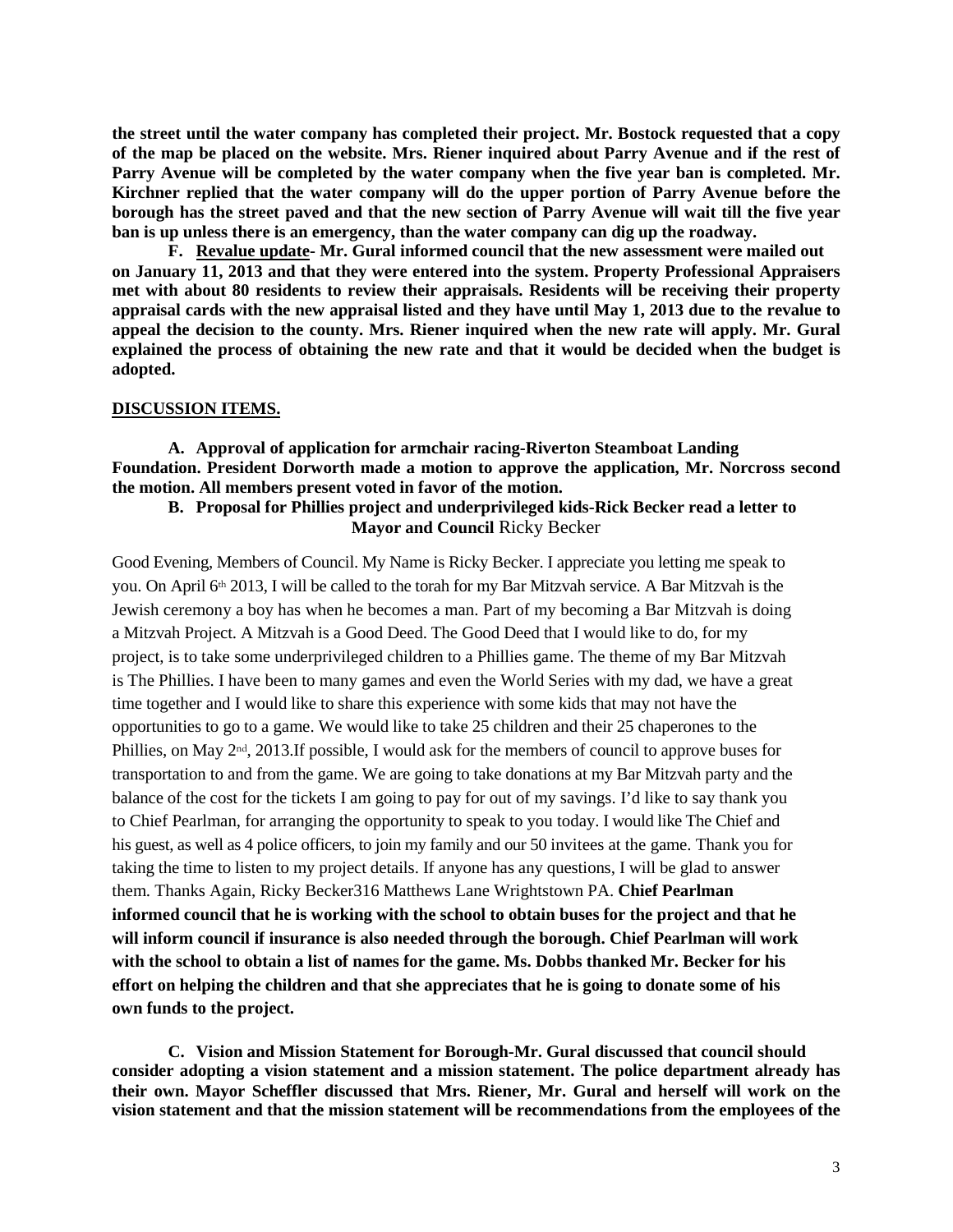**borough. Mr. Gural requested that anyone having an idea for the vision statement or mission statement to email them to him and he will put together the proposed statements.** 

**D. Revised Open Public Meetings Act-amendments. Mrs. Sheipe advised council that the Senate bill S-2511 was scheduled for second reading at the February Senate meeting. The major amendments to the bill would be the requirement to have the public comment section in the beginning of the meeting so that the public can comment before action is taken, the agenda has to be published on the website at least 48 hours ahead of time and no changes are allowed to the agenda without a motion and vote of council. The reason for adding the item to the agenda has to be stated with the motion and shown in the minutes. The other major change is the subcommittee requirements. The subcommittee has to submit a report to borough council that is available to the public and borough council would have to decide if the subcommittee is open to the public. The League of Municipalities along with the NJ Clerk's Association is still seeking some amendments to the senate bill.** 

**E. Trash specs award-Mr. Gural informed council of the various options that were submitted with the bid proposals for trash removal. The potential savings would be between \$30,000-\$68,000 annually. The contract with Waste Management has been extended till March, so that there is time for borough council to review the contracts. There are several alternates available, five year or three contract, automate collection with borough supplying carts, automate collection with contractor supplying carts. Mr. Gural discussed that with the automate system there would be no trash left on the streets and that all trash would have to be contain in the bucket. Extra buckets would be available for purchase by the residents. Mr. Norcross inquired about the apartment units and the downtown area. Mr. Gural explained that each apartment unit would be given a container and that the business district would also have the automate cart system. Mrs. Riener inquired about the timeframe for the new carts. Mr. Gural explained that he has to contact the supplier as well as discuss bulk pick up. The borough would still be responsible for white goods such as freezers to pick up.** 

**F. Board of Health-Mayor Scheffler discussed that she has attempted to solicit residents who would like to serve on the Board of Health and that she has had no response. The Borough Council would become the board of health and an employee would be appointed to oversee the issues on a daily basis. Mr. Gural informed council that Ms. Veitenheimer was given a RICE notice for this evening meeting concerning her position as secretary of the board and has elected to hold the discussion in closed session.**

**G. Unemployment Tax Cost Control Service Agreement-Mr. Gural informed council that this service is no longer needed by the borough and recommends not reappointing them. Mr. Rosenberg will review the current contract with them concerning notification of not renewing.** 

**H. An Ordinance Amending Section 304(f) Of The Land Development Code Of The Borough Of Palmyra. (accessory buildings). Mayor Scheffler requested that this be present for first reading at the February 19th meeting.**

**I. Ordinance-outdoor displays. Mayor Scheffler explained that this ordinance is being recommended by the Land Use Board and will be heard on first reading at the February 19th, meeting.**

**J. Ordinance on contractor-leaf and construction debris removal. Mr. Rosenberg informed council that he had some concerns about the recent ordinance adopted for requiring contractors to remove the yard waste from residents. Mr. Rosenberg explained that he is requesting council to amend the current ordinance to make a stipulation for disable residents who have to hire a contractor. This ordinance will be heard on first reading at the February 19th meeting.**

**K. Rescinding BID ordinance. This ordinance will be held till the March meeting. Mr. Bostock informed council that he had sent two letters out to the auditor and financial company. the auditors have responded and submitted the original contract signed by the BID Board of Directors**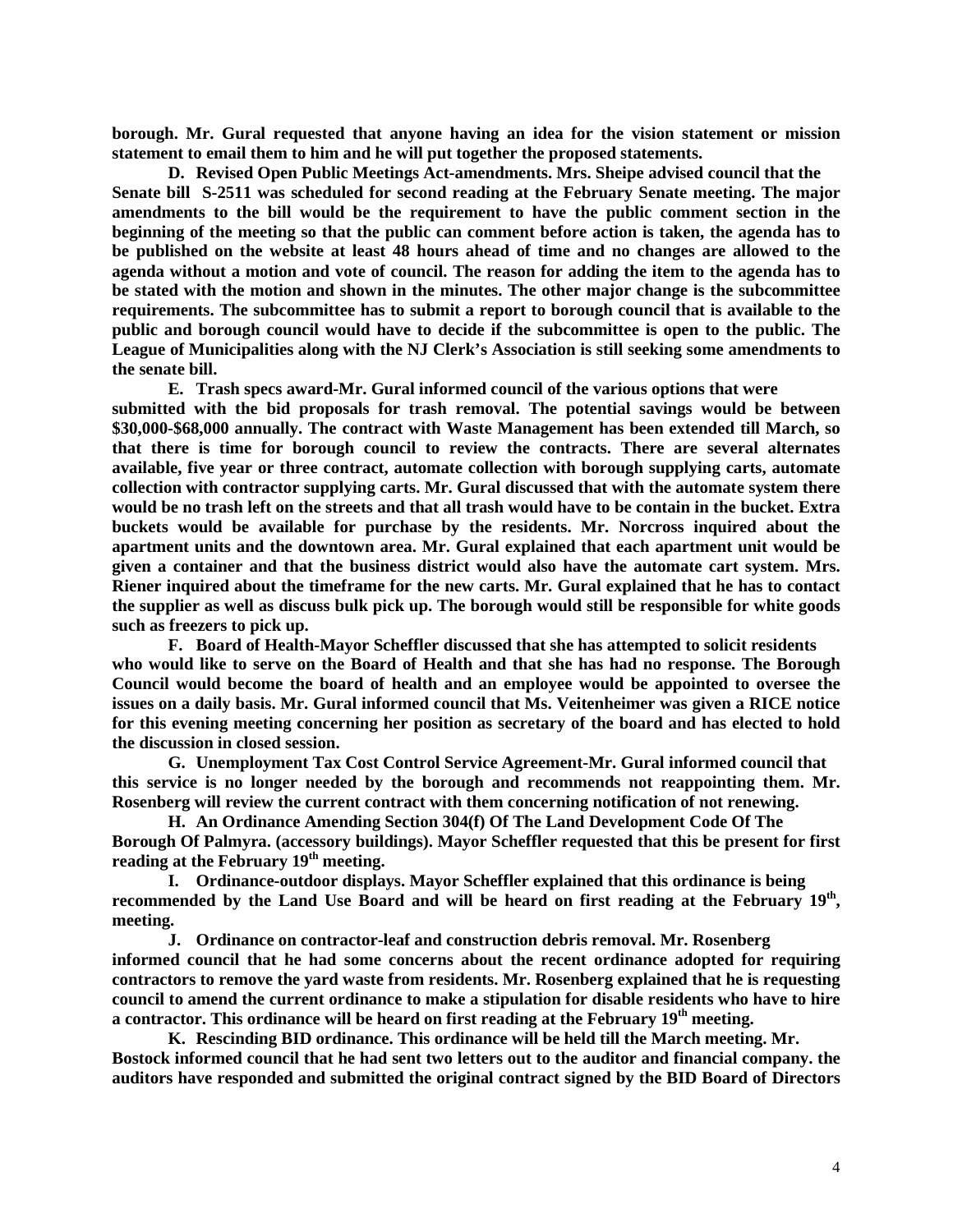**and have performed all of the required work. The financial advisor for the BID called Mr. Bostock but has not submitted any required information.**

**L. Budget dates. Borough Council will hold the 2013 budget meeting on March 9th at 8am in Borough hall.** 

**M. Handicapped parking. Mr. Rosenberg reviewed the information that was given to him by Chief Pearlman on doing a resolution to approve the handicapped parking spaces instead of by ordinance. Chief Pearlman recommends amending the current ordinance to allow the spaces to be adopted by resolution.** 

**N. Contract for basketball program. Mayor Scheffler discussed that this agreement will allow an Over 35 Men's Basketball League to operate at the community center. The term of the agreement will be from January to April, 2013. Mrs. Ragomo Tait discussed that Mr. McCarron also has a youth basketball league that is run in the community center. Mr. Gural informed council that Mr. McCarron has purchased portable basketball hoops for the center at no cost to the borough. The Borough will agree to waive the fees for the center for the next four men's leagues in exchange for the portable baskets which are valued at \$2,000 each.**

**O. Sidewalk complaints-Mr. Gural discussed that there is still the ordinance that requires council to review sidewalk repairs and that borough council is the agency that enforces the ordinance. Mr. Rosenberg inquired if a decision has been made on the new ordinance and enforcement procedures. Mr. Gural explained that the JIF requires a sign and walkway program be completed, that lists all sidewalks in need of repairs by homeowners as well as borough owned sidewalks. Mr. Gural recommend that council look at ways to repair all borough own sidewalks before requiring homeowners to do the work.** 

**P. Vacation carry overs- Mr. Gural informed council that vacation carry overs have been approved for a few employees who due to work restrictions and no one to cover the position were unable to take their vacation time.**

**Q. Global connect proposal-Mayor Scheffler explained that this proposal will allow the borough to put out telephone messages to inform the public. Chief Pearlman explained that the county currently puts out all emergency messages, but that this will allow the borough to put out just local information. President Dorworth inquired if cell phone numbers could be placed on the system? Chief Pearlman replied that anyone can register on the system and place any number that they wish, land line numbers are automatically entered through the 911 system.** 

**R. EMS-workers compensation-Mr. Gural informed council that the EMS Squad has not been submitting required information or attending the required safety meetings of the JIF Safety Committee. The borough makes an annual contribution to the squad and also provides workers compensation insurance for the volunteers of the squad. The Palmyra taxpayers are paying for the squad members if they get injured on the job in other towns as well. Mr. Gural recommends that council require the squad to provide their own workers compensation insurance. Mr. Bostock discussed that the issue is that the other towns get free calls. The fire department is all volunteer and the squad charges the insurance carrier for transporting. President Dorworth explained that the residents of Palmyra who do not have insurance are not charged by the squad and the other towns do not have the same privilege.** 

**S. Animals in public buildings-Mayor Scheffler discussed the need to have an ordinance prepared to regulate the type of animals that are allowed to be admitted to public buildings in the borough.** 

**T. Cinnaminson Avenue and Charles Street-parking-Chief Pearlman discussed that all of the measures taken at the corner of Cinnaminson Avenue and Charles Street by the borough and the county have helped with the traffic situation but there still needs to be regulations for parking away from the corner. The vehicles are parking too close to the corner and it is causing an issue for vehicles entering Cinnaminson Avenue. Chief Pearlman will submit measures for an ordinance to be prepare for no parking area.**